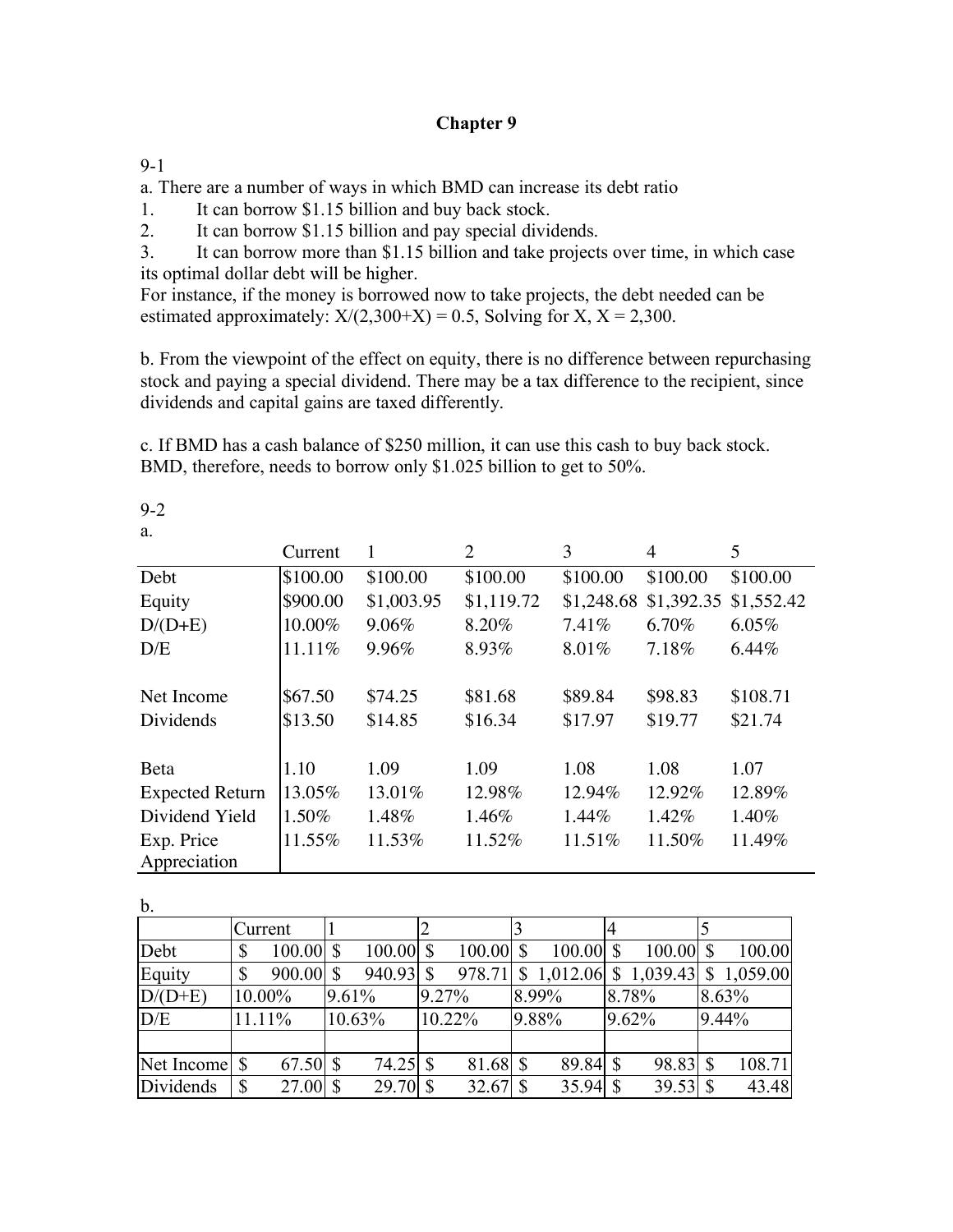| <b>Stock Buybacks</b> |        | $\mathbb{S}$ | 49.52 $\vert$ \$ |          | 55.16 $\vert$ \$ |          |        | 68.34 \$ |        | 76.02 |
|-----------------------|--------|--------------|------------------|----------|------------------|----------|--------|----------|--------|-------|
|                       |        |              |                  |          |                  |          |        |          |        |       |
| Beta                  | 1.10   | 1.10         |                  | 1.09     |                  | 1.09     | 1.09   |          | 1.09   |       |
| Expected              | 13.05% | 13.03%       |                  | 13.02%   |                  | 13.01%   | 13.00% |          | 12.99% |       |
| Return                |        |              |                  |          |                  |          |        |          |        |       |
| Dividend              | 3.00%  | 3.16%        |                  | $3.34\%$ |                  | $3.55\%$ | 3.80%  |          | 4.11%  |       |
| Yield                 |        |              |                  |          |                  |          |        |          |        |       |
| Exp. Price            | 10.05% | 9.88%        |                  | 9.68%    |                  | 9.46%    | 9.20%  |          | 8.89%  |       |
| Appr.                 |        |              |                  |          |                  |          |        |          |        |       |

To estimate the stock bought back in year 1, estimate first the value of the equity at the end of year 1, which will be \$ 900 (1.1005). Then take 5% of that number, since the buyback occurs at the end of the year.

9-3

The solution to this problem is similar to that of problem 2, except that dividends are constant in this case.

| $\mu$ ) if the existing policy of paying $\psi$ so million in allucius is commutate. |              |                          |                          |                       |                          |                       |
|--------------------------------------------------------------------------------------|--------------|--------------------------|--------------------------|-----------------------|--------------------------|-----------------------|
|                                                                                      | Current      |                          |                          |                       |                          |                       |
| Debt                                                                                 | \$5,000.00   | 5,000.00<br><sup>S</sup> | 5,000.00<br>$\mathbb{S}$ | 5,000.00<br>S.        | 5,000.00<br>$\mathbb{S}$ | 5,000.00<br>\$        |
| Equity                                                                               | $\mathbb{S}$ | 518.00                   | 537.43<br>\$             | 558.40<br>\$.         | 581.04<br>$\mathbb{S}$   | 605.48<br>\$          |
| $D/(D+E)$                                                                            | 90.91%       | 90.61%                   | 90.29%                   | 89.95%                | 89.59%                   | 89.20%                |
| D/E                                                                                  | 1000.00%     | 965.25%                  | 930.35%                  | 895.41%               | 860.52%                  | 825.79%               |
| Dividends                                                                            | $\mathbb{S}$ | 50.00                    | $\mathbb{S}$<br>50.00    | $\cdot$   \$<br>50.00 | $\mathcal{S}$<br>50.00   | $\mathbb{S}$<br>50.00 |
| Beta                                                                                 | 1.20         | 1.16                     | 1.13                     | 1.09                  | 1.06                     | 1.02                  |
| Expected                                                                             | 13.60%       | 13.40%                   | 13.21%                   | 13.01%                | 12.81%                   | 12.61%                |
| Return                                                                               |              |                          |                          |                       |                          |                       |
| Dividend                                                                             | 10.00%       | 9.65%                    | 9.30%                    | 8.95%                 | 8.61%                    | 8.26%                 |
| Yield                                                                                |              |                          |                          |                       |                          |                       |
| Exp. Price                                                                           | $3.60\%$     | 3.75%                    | 3.90%                    | 4.05%                 | 4.21%                    | 4.36%                 |
| Appr.                                                                                |              |                          |                          |                       |                          |                       |

| a) If the existing policy of paying \$50 million in dividends is continued. |  |
|-----------------------------------------------------------------------------|--|
|                                                                             |  |

b. When dividends drop to zero, the debt ratio drops faster. However, starting from a ratio of 90.91%, it is necessary to adopt more drastic strategies such as buying back equity to reach the desired debt-equity ratio of 30%.

|                              | Current  |              |            |                         |             |               |
|------------------------------|----------|--------------|------------|-------------------------|-------------|---------------|
| Debt                         | 5,000.00 | \$5,000.00   | \$5,000.00 | \$5,000.00              | \$5,000.00  | \$5,000.00    |
| Equity                       | 500.00   | 568.00<br>\$ | 641.40     | 720.63<br><sup>\$</sup> | 806.16<br>S | 898.47<br>-S  |
| $D/(D+E)$                    | 90.91%   | 89.80%       | 88.63%     | 87.40%                  | 86.12%      | 84.77%        |
| D/E                          | 1000.00% | 880.28%      | 779.54%    | 693.83%                 | 620.23%     | 556.50%       |
| Dividends                    | S        |              |            | l\$                     | S           | <sup>\$</sup> |
| Beta                         | 1.20     | 1.08         | 0.97       | 0.89                    | 0.81        | 0.74          |
| Expected Return 13.60%       |          | 12.92%       | 12.35%     | 11.87%                  | 11.45%      | 11.09%        |
| Div Yld                      | $0.00\%$ | $0.00\%$     | $0.00\%$   | $0.00\%$                | $0.00\%$    | $0.00\%$      |
| Exp. Price Appr. $ 13.60\% $ |          | 12.92%       | 12.35%     | 11.87%                  | 11.45%      | 11.09%        |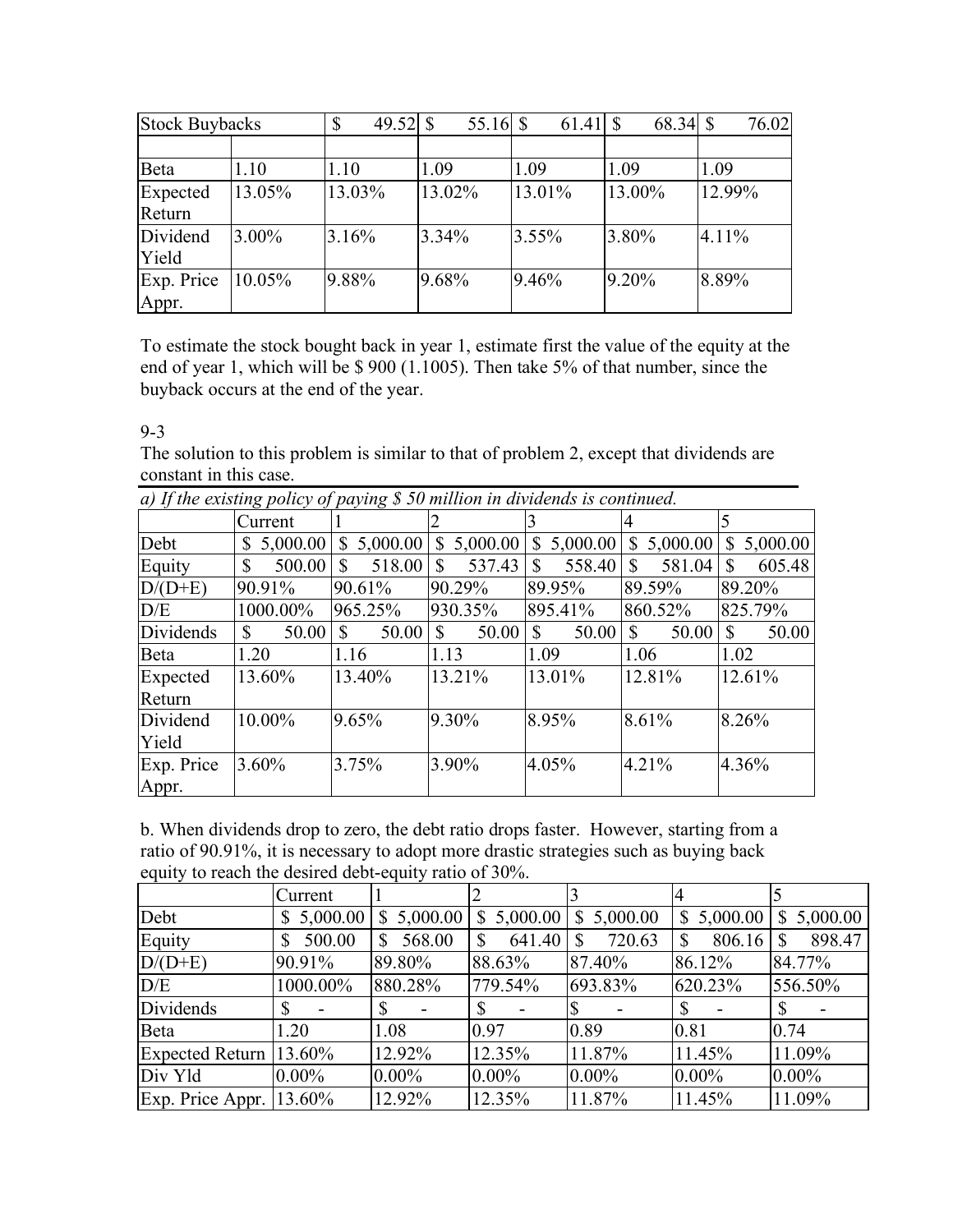The information on growth rates in operating income and depreciation could be used, if desired, to obtain a different estimate of the market value of equity.

9-4

a. Current Return on Capital = EBIT(1-t)/(BV:D+E) = 300 (1-.4) / (1,000 + 2,000) = 6.00%

Current Cost of Equity =  $7\% + 1.30$  (5.5%) = 14.15%

Cost of Capital =  $14.15\%$  (4,000/5,000) + 8% (1-.4) (1,000/5,000) = 12.28% Given that the return on capital is less than the cost of capital, DGF Corporation should try to increase its debt ratio by buying back stock or paying dividends, unless it expects future projects to earn more than its expected cost of capital (11.28%) - i.e, 1% less than the current cost of capital.

b. I would consider future investment opportunities and the volatility of operating income in making this decision. If I expect future projects to be better than existing projects, I would be more inclined toward recommending borrowing money / taking projects.

9-5

To advise TL Corporation on designing debt, I would need to get information on the types of assets/projects that they plan to finance with the debt.

In particular, I would need to know the following:

- 1. Are the projects short-term or long-term?
- 2. What is the pattern of cash flows on these projects?
- 3. Are these cash flows stable or volatile?
- 4. What currency will these cash flows be in?
- 5. What other factors (economy, industry-specific facts) affect cash flows?

# 9-6

a. Given that the projects are long-term and require large initial investments, I would suggest long-term debt.

b. Since the cash flows are in the local currencies, I would suggest that the debt also be in local currencies.

c. Since future cash flows will depend upon the growth of the emerging markets, I would be more likely to use convertible debt.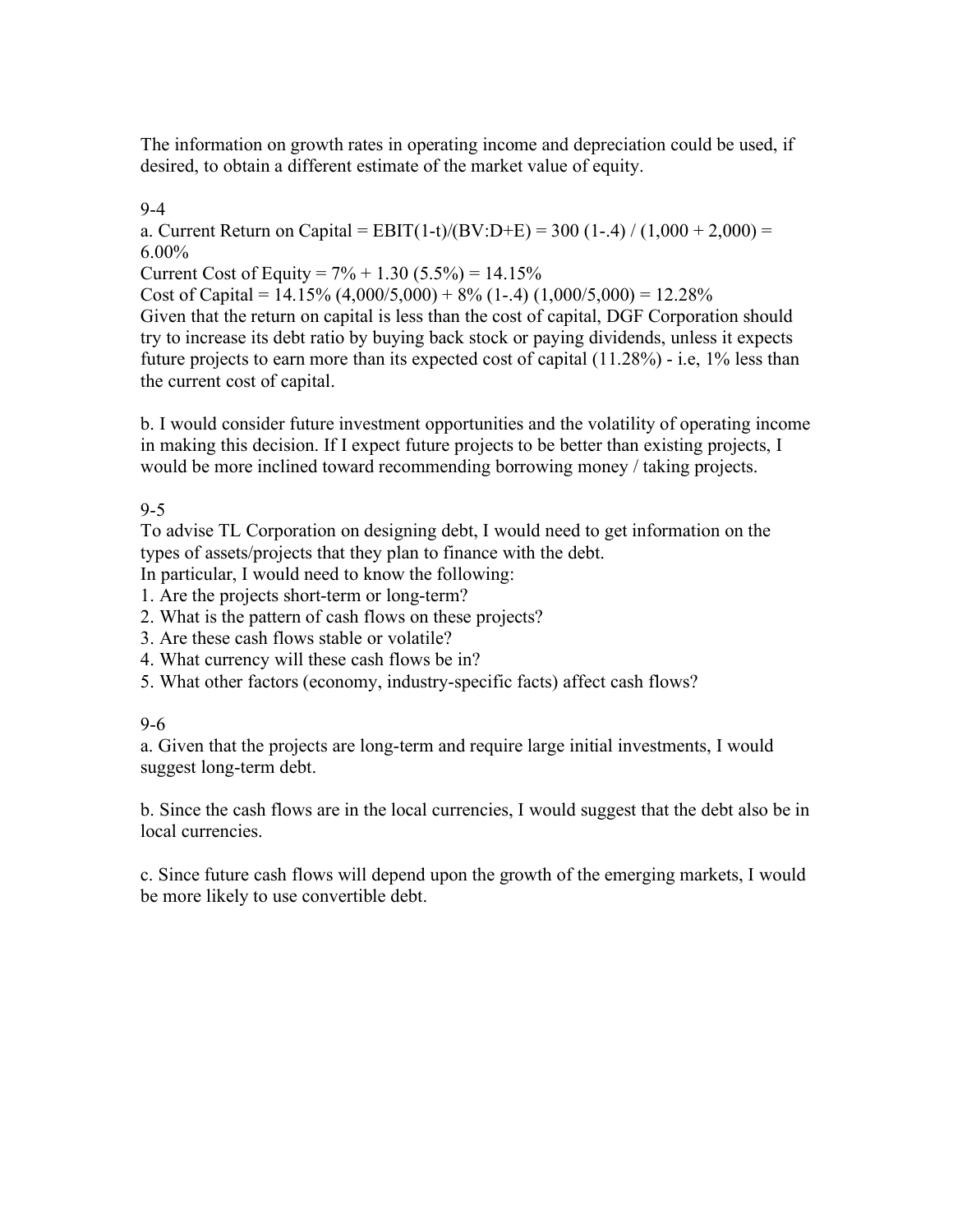| $9 - 7$ |         |         |         |           |            |        |           |
|---------|---------|---------|---------|-----------|------------|--------|-----------|
| Year    | Equity  | Debt    | Firm    | Long Bond | <b>GNP</b> | Dollar | Inflation |
|         |         |         | Value   | Rate      | Growth     |        | Rate      |
| 1985    | \$1,825 | \$436   | \$2,261 | 11.40%    | 6.44%      | 125.95 | 3.50%     |
| 1986    | \$2,261 | \$632   | \$2,893 | $9.00\%$  | 5.40%      | 112.89 | $1.90\%$  |
| 1987    | \$2,390 | \$795   | \$3,185 | $9.40\%$  | 6.90%      | 95.88  | 3.70%     |
| 1988    | \$1,961 | \$655   | \$2,616 | 9.70%     | 7.89%      | 95.32  | $4.10\%$  |
| 1989    | \$2,260 | \$836   | \$3,096 | $9.30\%$  | 7.23%      | 102.26 | 4.80%     |
| 1990    | \$1,876 | \$755   | \$2,631 | 9.30%     | 5.35%      | 96.25  | 5.40%     |
| 1991    | \$2,010 | \$795   | \$2,805 | 8.80%     | 2.88%      | 98.82  | $4.20\%$  |
| 1992    | \$2,589 | \$833   | \$3,422 | 8.10%     | $6.22\%$   | 104.58 | $3.00\%$  |
| 1993    | \$3,210 | \$649   | \$3,859 | 7.20%     | 5.34%      | 105.22 | 3.00%     |
| 1994    | \$3,963 | \$1,053 | \$5,016 | $8.00\%$  | 5.97%      | 98.6   | $2.60\%$  |

a. To estimate the duration, we regress changes in firm value against changes in the long bond rate.

| Year | Change in Firm Value | Change in Long Bond Rate |
|------|----------------------|--------------------------|
| 1986 | 27.95%               | $-2.40\%$                |
| 1987 | 10.09%               | $0.40\%$                 |
| 1988 | $-17.86%$            | $0.30\%$                 |
| 1989 | 18.35%               | $-0.40\%$                |
| 1990 | $-15.02\%$           | $0.00\%$                 |
| 1991 | $6.61\%$             | $-0.50\%$                |
| 1992 | 22.00%               | $-0.70\%$                |
| 1993 | 12.77%               | $-0.90\%$                |
| 1994 | 29.98%               | $0.80\%$                 |

Change in Firm Value = 0.08 - 6.51 (Change in Long Bond Rate)

The t statistics for the slope coefficient is only 1.01; it is not statistically significant. The estimate of the duration is 6.5 years.

b. To estimate the cyclicality, we regress changes in firm value against GNP growth rates.

| Year | Change in Firm GNP |          |  |  |  |
|------|--------------------|----------|--|--|--|
|      | Value              | Growth   |  |  |  |
| 1986 | 27.95%             | $6.44\%$ |  |  |  |
| 1987 | 10.09%             | 5.40%    |  |  |  |
| 1988 | $-17.86%$          | 6.90%    |  |  |  |
| 1989 | 18.35%             | 7.89%    |  |  |  |
| 1990 | $-15.02%$          | 7.23%    |  |  |  |
| 1991 | 6.61%              | 5.35%    |  |  |  |
| 1992 | 22.00%             | 2.88%    |  |  |  |
| 1993 | 12.77%             | 6.22%    |  |  |  |
| 1994 | 29.98%             | 5.34%    |  |  |  |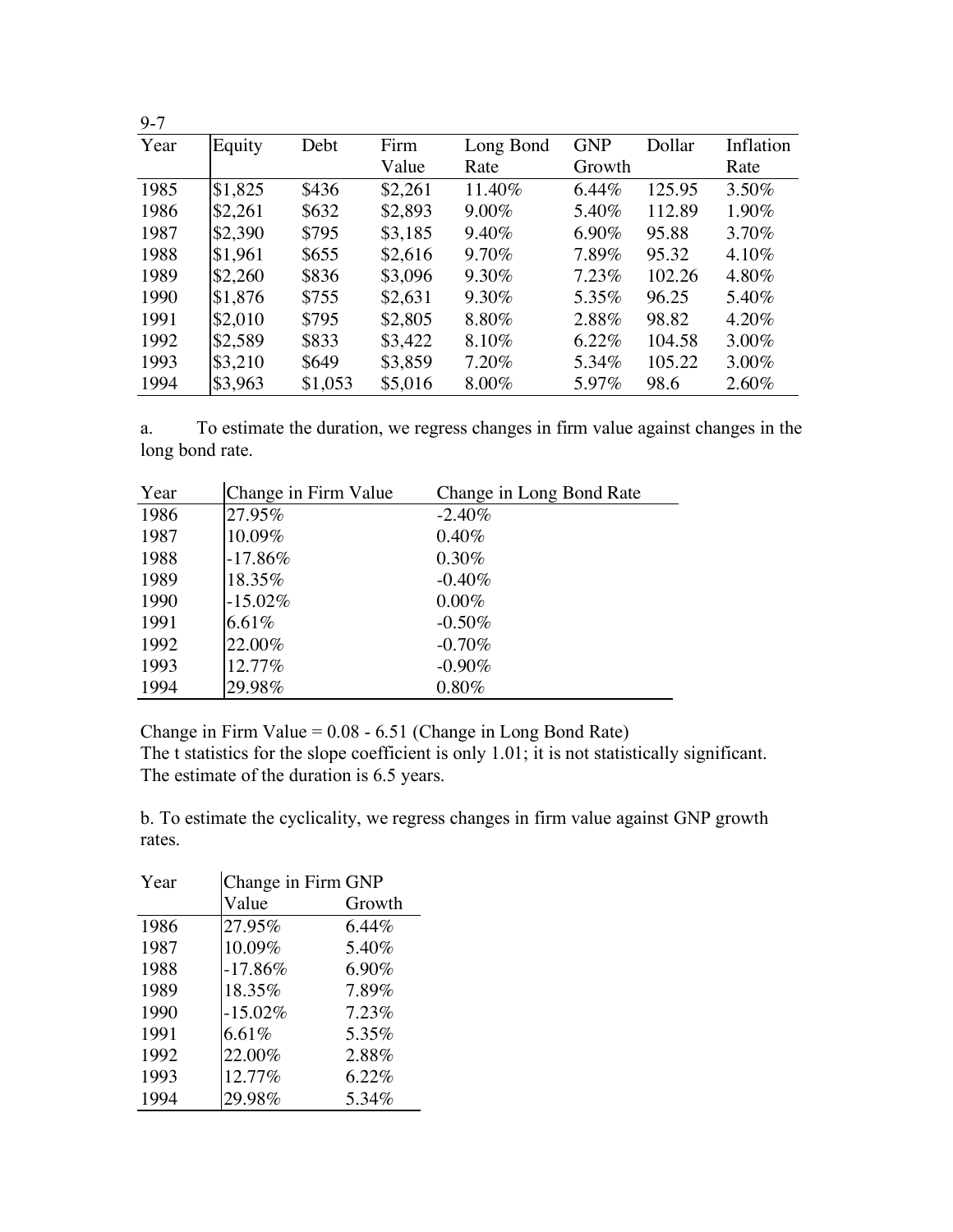Change in Firm Value =  $0.38 - 4.68$  (GNP Growth) The t statistic on the slope coefficient is 1.15 While the regression suggests that the firm is counter-cyclical, the t statistic is not statistically significant.

c. To estimate the sensitivity of firm value to exchange rates, regress changes in firm value against changes in weighted dollar.

| Year | Change in  | Change in       |
|------|------------|-----------------|
|      | Firm Value | Weighted Dollar |
| 1986 | 27.95%     | $-10.37%$       |
| 1987 | 10.09%     | $-15.07\%$      |
| 1988 | $-17.86%$  | $-0.58\%$       |
| 1989 | 18.35%     | 7.28%           |
| 1990 | $-15.02%$  | $-5.88\%$       |
| 1991 | 6.61%      | 2.67%           |
| 1992 | 22.00%     | 5.83%           |
| 1993 | 12.77%     | 0.61%           |
| 1994 | 29.98%     | $-6.29\%$       |

Change in Firm Value =  $0.10 - 0.03$  (Change in Weighted Dollar)

The t statistic is close to zero.

The firm's value is unaffected by changes in exchange rates.

d. To estimate the sensitivity of firm value to inflation rates, regress changes in firm value against changes in inflation rates.

| Year | Change in  | Change in             |
|------|------------|-----------------------|
|      | Firm Value | <b>Inflation Rate</b> |
| 1986 | 27.95%     | $-1.60%$              |
| 1987 | 10.09%     | 1.80%                 |
| 1988 | $-17.86%$  | 0.40%                 |
| 1989 | 18.35%     | 0.70%                 |
| 1990 | $-15.02\%$ | 0.60%                 |
| 1991 | 6.61%      | $-1.20%$              |
| 1992 | 22.00%     | $-1.20%$              |
| 1993 | 12.77%     | $0.00\%$              |
| 1994 | 29.98%     | $-0.40%$              |

Change in Firm Value  $= 0.10 - 6.84$  (Change in Inflation Rate)

Again, while the results suggest that the firm's value is negatively affected by inflation, the t statistic is only 1.30.

e. On all of these regressions, there is considerable noise in the estimates. If the results from these regressions deviate significantly from industry averages, I would use the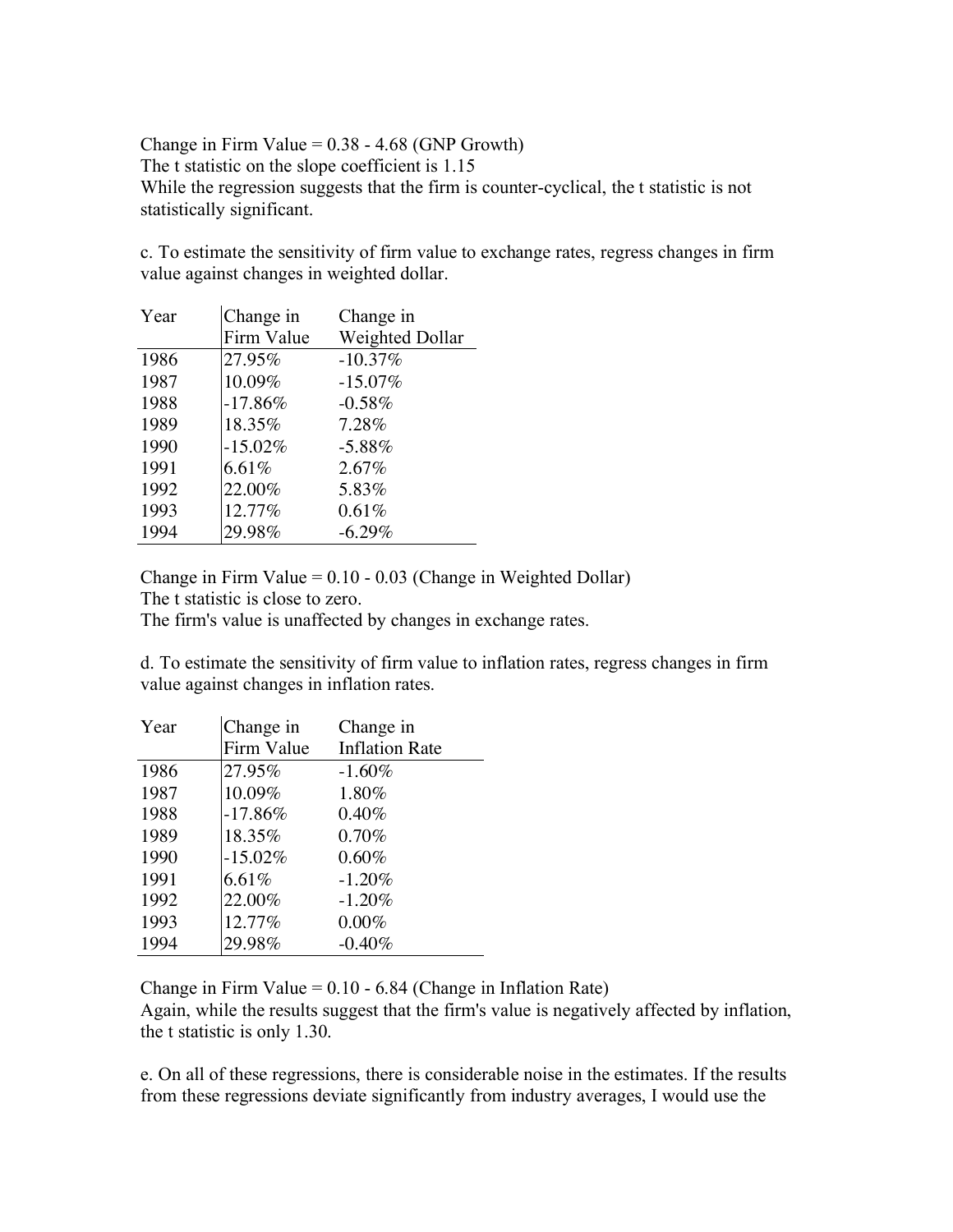industry averages. In addition, if I knew that the firm was planning to enter into new businesses, I would factor these into my analysis.

9-8

a. To estimate the duration, we regress changes in Op. income against changes in the long bond rate.

| Year | Change in OI | Change in Long Bond Rate |
|------|--------------|--------------------------|
| 1986 | $-11.09%$    | $-2.40\%$                |
| 1987 | 17.23%       | $0.40\%$                 |
| 1988 | 12.84%       | $0.30\%$                 |
| 1989 | 1.10%        | $-0.40\%$                |
| 1990 | $-17.42%$    | $0.00\%$                 |
| 1991 | $-25.05\%$   | $-0.50\%$                |
| 1992 | 21.05%       | $-0.70\%$                |
| 1993 | 36.96%       | $-0.90\%$                |
| 1994 | 43.03%       | $0.80\%$                 |

Change in Firm Value =  $0.12 + 9.25$  (Change in Long Bond Rate)

The t statistics for the slope coefficient is only 1.04; it is not statistically significant. A positive coefficient would suggest a short duration.

b. To estimate the cyclicality, we regress changes in firm value against GNP growth rates.

| Year | Change in | <b>GNP</b> |
|------|-----------|------------|
|      | ΟI        | Growth     |
| 1986 | $-11.02%$ | $6.44\%$   |
| 1987 | 17.23%    | 5.40%      |
| 1988 | 12.84%    | 6.90%      |
| 1989 | 1.10%     | 7.89%      |
| 1990 | $-17.42%$ | 7.23%      |
| 1991 | $-25.05%$ | 5.35%      |
| 1992 | 21.05%    | 2.88%      |
| 1993 | 36.96%    | 6.22%      |
| 1994 | 43.03%    | 5.34%      |

Change in Firm Value  $= 0.40 - 5.25$  (GNP Growth) The t statistic on the slope coefficient is 0.90

While the regression suggests that the firm is counter-cyclical, the t statistic is not statistically significant.

c. To estimate the sensitivity of firm value to exchange rates, regress changes in firm value against changes in weighted dollar.

| Year | Change | Change in Weighted |
|------|--------|--------------------|
|      | in OI  | Dollar             |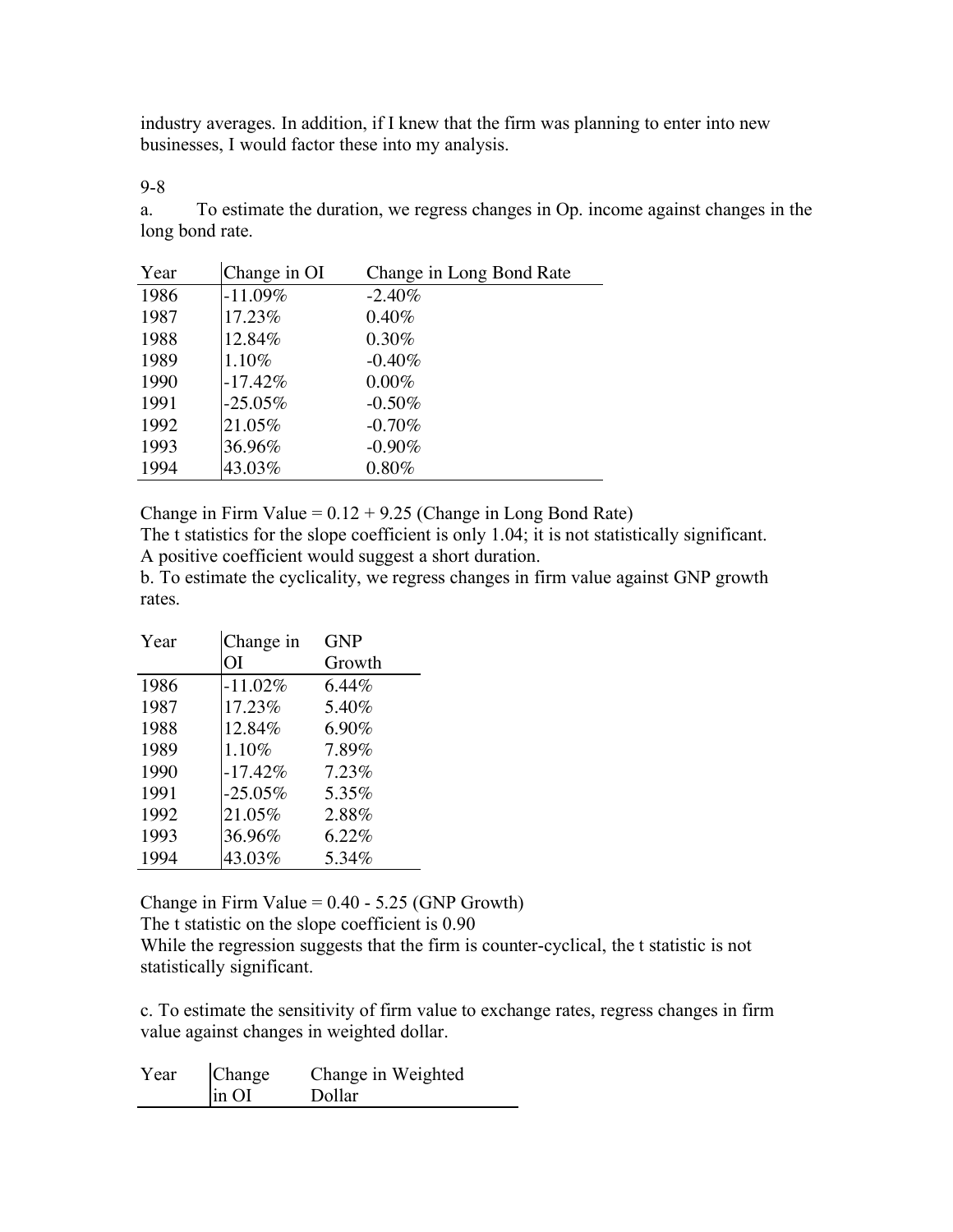| 1986 | $-11.02%$  | $-10.37%$  |
|------|------------|------------|
| 1987 | 17.23%     | $-15.07\%$ |
| 1988 | 12.84%     | $-0.58%$   |
| 1989 | 1.10%      | 7.28%      |
| 1990 | $-17.42%$  | $-5.88%$   |
| 1991 | $-25.05\%$ | 2.67%      |
| 1992 | 21.05%     | 5.83%      |
| 1993 | 36.96%     | 0.61%      |
| 1994 | 43.03%     | $-6.29%$   |

Change in Firm Value = 0.09 - 0.10 (Change in Weighted Dollar)

The t statistic is close to zero.

The firm's operating income is unaffected by changes in exchange rates.

d. To estimate the sensitivity of firm value to inflation rates, regress changes in firm value against changes in inflation rates.

| Year | Change in Firm Change in |                       |
|------|--------------------------|-----------------------|
|      | Value                    | <b>Inflation Rate</b> |
| 1986 | $-11.02\%$               | $-1.60\%$             |
| 1987 | 17.23%                   | 1.80%                 |
| 1988 | 12.84%                   | $0.40\%$              |
| 1989 | 1.10%                    | 0.70%                 |
| 1990 | $-17.42%$                | 0.60%                 |
| 1991 | $-25.05%$                | $-1.20%$              |
| 1992 | 21.05%                   | $-1.20%$              |
| 1993 | 36.96%                   | $0.00\%$              |
| 1994 | 43.03%                   | $-0.40%$              |

Change in Firm Value =  $0.09 + 4.05$  (Change in Inflation Rate)

While the results suggest that operating income is positively affected by inflation, the t statistic is only 0.51.

e. On all of these regressions, there is considerable noise in the estimates. If the results from these regressions deviate significantly from industry averages, I would use the industry averages. In addition, if I knew that the firm was planning to enter into new businesses, I would factor these into my analysis.

#### 9-9

When the regression analysis is done with both operating income and firm value as dependent variables, there might be different results from each. The reasons for the differences are as follows:

a. Operating income might be smoothed out, whereas firm value is not.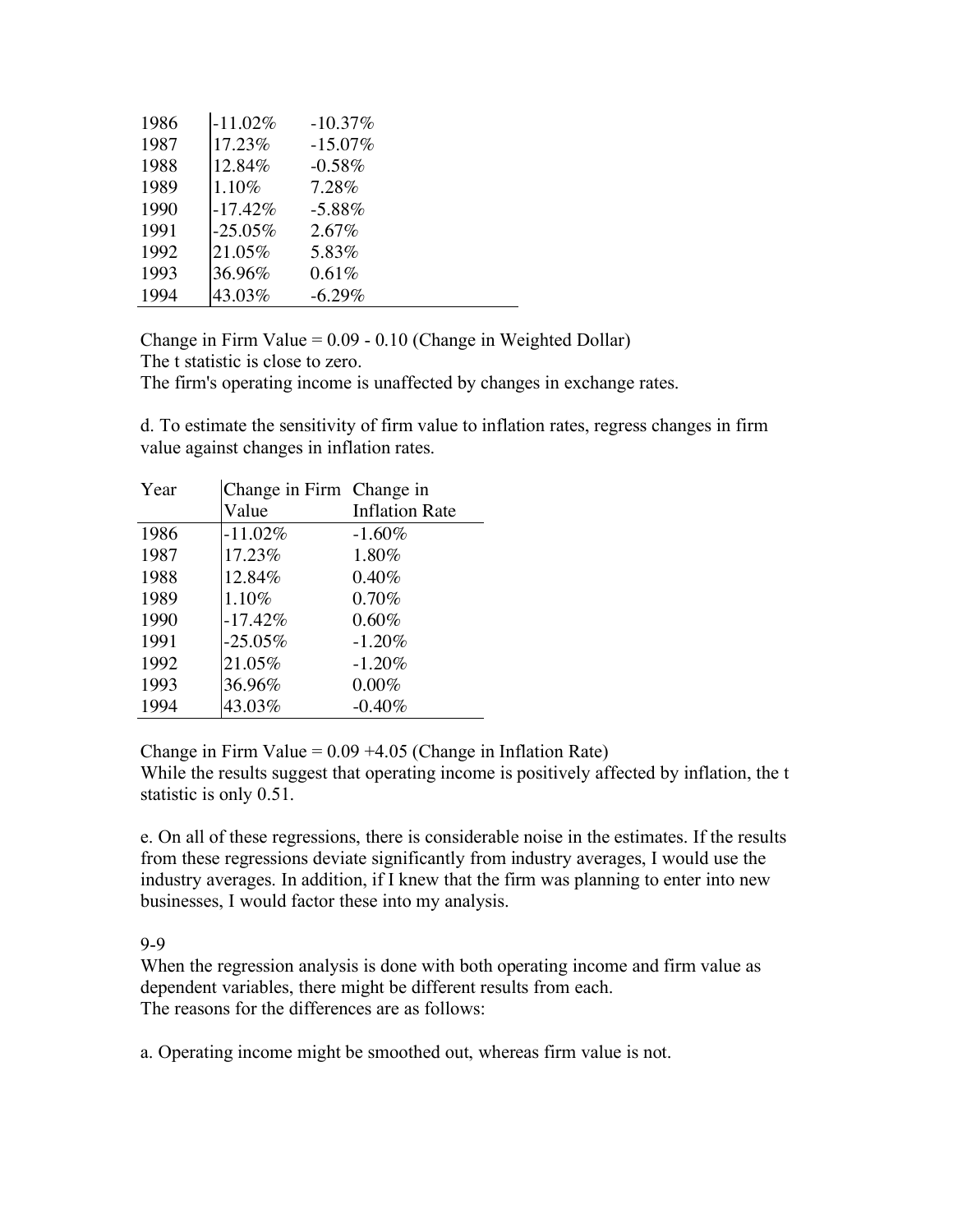b. Firm value reflects changes not only in operating income but also in discount rates and expected future growth. I would be more inclined to use firm value to measure duration and sensitivity to economic factors. I would use operating income to examine sensitivity to inflation, especially if floating rate debt is to be issued.

9-10

a. Given that there are significant anti-takeover restrictions in the corporate charter, and assuming that management is not under stockholder pressure, I would argue that Pfizer can move to its optimal gradually rather than quickly.

b. Return on Capital =  $2000$  (1-.4) /  $8000 = 15.00\%$ 

This return on capital is greater than the cost of capital. If Pfizer can earn similar returns on capital on new projects, I would recommend taking projects, rather than buying back stock or paying dividends.

c. If Pfizer is planning to acquire another company with its excess debt capacity, I would have the following concerns:

1. If it plans to acquire another firm of equivalent risk in health care, my primary concern would be whether it can earn more than its cost of capital on the acquired firm - i.e., it might pay more than fair market value, even after allowing for synergy.

2. If it plans to acquire a firm in another business, in addition to the overpayment concern I would be worried about whether the optimal computed would still continue to hold - if the acquired firm is much riskier, it may alter the optimal.

#### 9-11

a. Since Upjohn is a potential takeover target, I would suggest moving to the optimal debt ratio quickly.

b. Cost of Equity =  $6.50\% + 1.17(5.5\%) = 12.94\%$ 

While the current return on equity  $>$  current cost of equity, the decline in the return on equity would suggest a greater emphasis on stock buybacks and dividends.

#### 9-12

I would expect steel companies in emerging countries to use far less debt than their mature U.S. counterparts. In addition, I would expect these companies to use convertible debt rather than straight debt.

# 9-13

a. Given that firm value is negatively affected by changes in interest rates, and that the regression suggests that the duration of the debt should be 6.33 years, I would argue that Bethlehem Steel should have debt with a maturity greater than a year.

b. It might make sense, however, for Bethlehem Steel to use short term debt to finance long term projects, if: